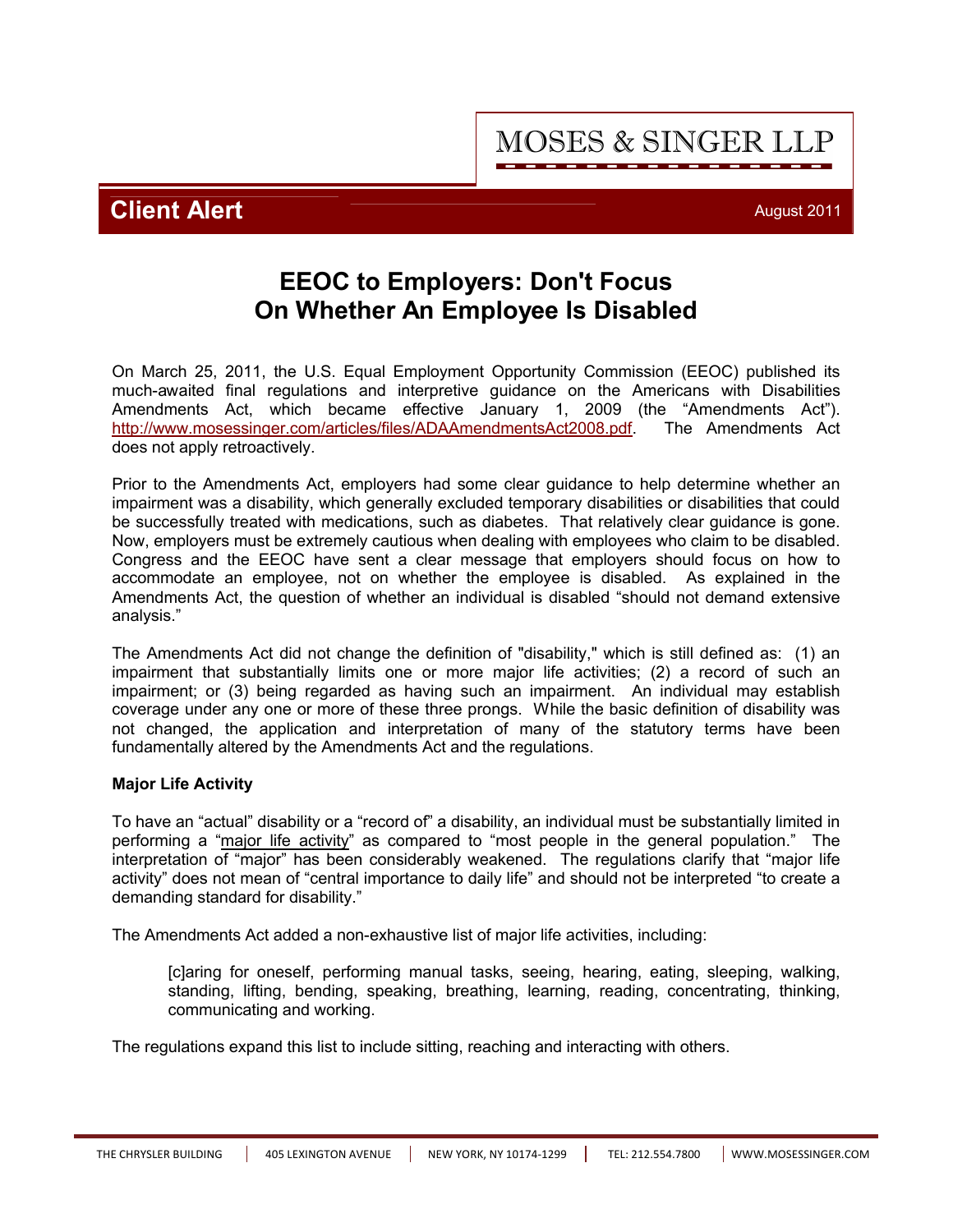In addition, the Amendments Act added "operation of a major bodily function" to the list of major life activities, which it defined as including:

[i]mmune system, normal cell growth, digestive, bowel, bladder, neurological, brain, respiratory, circulatory, endocrine and reproductive functions.

The regulations add the following functions to this list: special sense organs, skin, genitourinary, cardiovascular, hemic, lymphatic and musculoskeletal. The EEOC further clarified that the operation of a major bodily function includes the operation of an individual organ within a body system, such as operation of the kidney, liver, pancreas or other organs.

# **Substantially Limited – Nine Rules of Construction**

The EEOC was further tasked with promulgating regulations interpreting the term "substantially limited." Prior to the Amendments Act, the EEOC defined the term to mean "significantly restricts." The newly defined term is so vastly different that the EEOC considered abandoning the term altogether and replacing it with something that more accurately reflected the more expansive definition. Instead, the new regulations create nine "rules of construction" to help determine if an individual is "substantially limited" in performing a major life activity:

- · Expansive Definition. The term "substantially limits" is not meant to be a demanding standard and shall be construed broadly in favor of expansive coverage;
- · No Severe Restriction Required. An impairment need not prevent, or significantly or severely restrict, the individual from performing a major life activity in order to be considered substantially limiting.
- Shift in Primary Purpose. The primary purpose now is whether employers have complied with their obligations (i.e., duty to accommodate etc.). Extensive analysis is not needed to determine whether an impairment substantially limits a major life activity;
- · Individualized Assessment Required. The determination of whether an impairment substantially limits a major life activity requires an individualized assessment.
- · No Scientific or Medical Proof Required. Scientific, medical or statistical analysis not required to show an employee is substantially limited in performing a major life activity, but is permissible when appropriate.
- Ameliorative Effects Not Considered. Except for eyeglasses or contact lenses, mitigating neasures (i.e., medications, equipment, prosthetics. hearing devices. measures (i.e., medications, equipment, prosthetics, hearing devices, physical/behavioral therapy) may not be considered when determining whether an impairment substantially limits a major life activity.
- · Episodic/In Remission Conditions Now Disabilities. An impairment that is episodic or in remission is a disability if it would substantially limit a major life activity when active.
- Limitation Only Need Affect One MLA. An impairment need only substantially limit one major life activity to be considered substantially limiting.
- · Transitory Exception Is Limited to Regarded As Prong. Impairments that last less than six months can still be substantially limiting when determining whether an impairment is an "actual" or "record of" disability.

**Client Alert: EEOC to Employers: Don't Focus On Whether An Employee Is Disabled**/ August 2011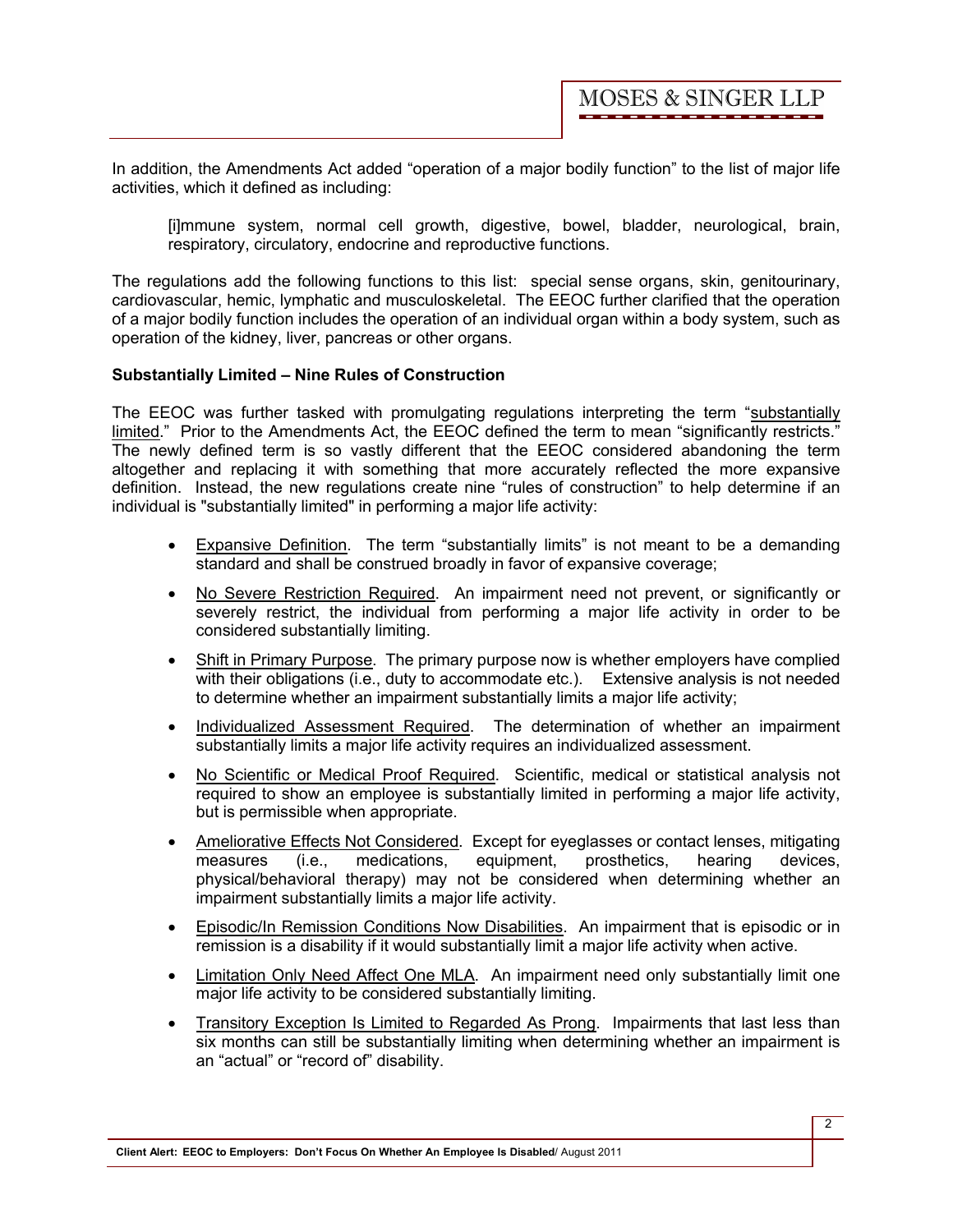In addition to the above rules of construction, the following factors may be considered (but are not required) when determining whether a major life activity is substantially limiting: the condition under whether the employee performs the major life activity; the manner in which the employee performs the major life activity and/or the duration of time it takes the employee to perform the major life activity compared to most people in the general population. Such considerations may include difficulty, effort or time required to perform a major life activity; pain experienced when performing a major life activity; the length of time a major life activity can be performed; the way an impairment affects the operation of a major bodily function; negative side effects of medications; and/or burdens associated with following a particular treatment regimen.

It should be clear from the foregoing that it will now be difficult to be confident that any physical or mental condition is outside the definition of "disability."

# **Impairments that Will "Virtually Always" Be Disabilities**

As a result of the changes to the definitions of "major life activities" and "substantially limits," the EEOC forewarns that certain impairments "will virtually always be disabilities:"

deafness; blindness; intellectual disabilities; partially or completely missing limbs; impairments that require the use of a wheelchair; autism; cancer; cerebral palsy; diabetes; epilepsy; Human Immunodeficiency Virus (HIV) infection; multiple sclerosis; muscular dystrophy; and major depressive disorders (including bipolar, post-traumatic stress, obsessive compulsive and schizophrenia).

# **Regarded As**

The definition of disability under the "regarded as" prong is still defined as an individual regarded as disabled because of an actual or perceived impairment that is not transitory and minor. Transitory is defined as a disability that lasts fewer than six months.

What has changed, as to "regarded as" disabilities, is that an employee no longer has to show that an employer believed the individual's impairment under this prong "substantially limited" performance of a major life activity. Employees now only have to show that they were treated adversely because of an actual or perceived impairment and do not have to establish the severity of the impairment.

While an employer is obligated to engage in the interactive process for individuals who are actually or have a record of a disability, under the Amendments Act an employer is not required to provide a reasonable accommodation to an employee under the "regarded as" prong.

# **Employee Must Still Be Qualified**

Other definitions, however, such as "qualified," "direct threat," "reasonable accommodation" and "undue hardship" were not changed by the Act or the regulations.

An individual still must be qualified to perform the essential functions of the position, with or without a reasonable accommodation. Thus, employees or applicants must still satisfy the requisite skill, experience, education and other job-related requirements of the position. Here, updated job descriptions can assist employers in their analysis provided, as before, that they include only bona fide job requirements.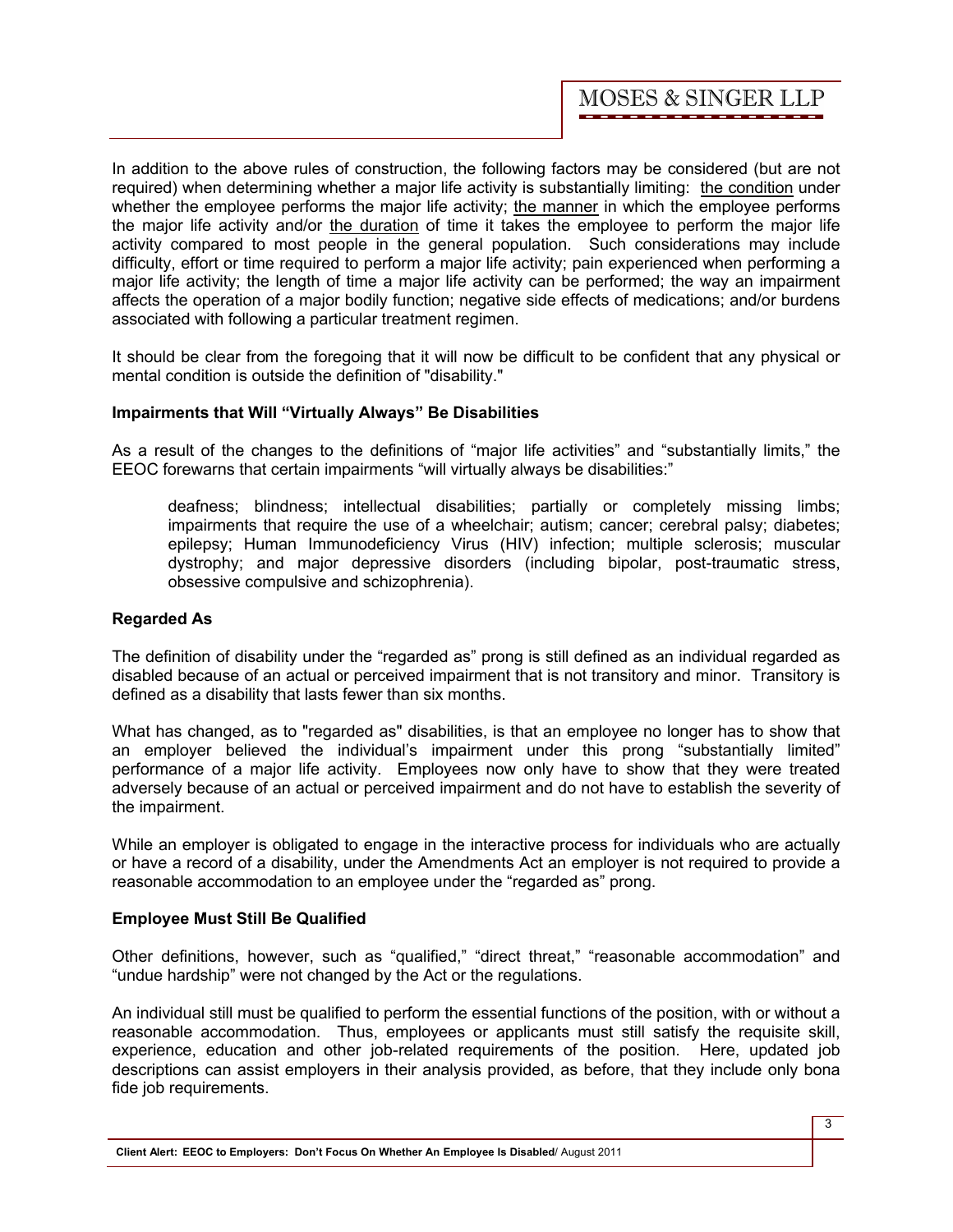The Amendments Act and regulations apply to all private and state and local government employers with 15 or more employees, employment agencies and labor organizations (unions).

If you have questions regarding this Alert, please contact the author, **[Kimberly Klein](http://www.mosessinger.com/personnel/kklein/)** at 212.554.7853/ kklein@mosessinger.com.

#### MOSES & SINGER LLP

Lawyers in the [Employment and Labor](http://www.mosessinger.com/EmploymentandLabor/) practice group represent employers, executives, lenders and business purchasers in all aspects of employment and labor matters including: pre-hiring negotiations; advice on workplace issues such as employment conditions, benefit plans and ERISA compliance, discrimination, privacy, healthcare and health and safety issues; assistance with terminations and termination benefit claims; protection of rights after termination involving noncompete and non-disclosure obligations; due diligence with respect to all of the foregoing. We help our clients achieve their goals of preventing or resolving employment-related disputes. If litigation becomes necessary, we advocate for our clients in virtually any employment-related claim that may arise. Our Employment and Labor Practice draws upon the experience and knowledge of our litigation, corporate, finance, intellectual property, privacy, healthcare and ERISA practitioners to ensure that our clients receive comprehensive representation in all aspects of employment issues.

Since 1919, [Moses & Singer](http://www.mosessinger.com/firm_profile/firm_description.php) has provided legal services to diverse businesses and to prominent individuals and their families. Among the firm's broad array of U.S. and international clients are leaders in banking and finance, entertainment, media, real estate, healthcare, advertising, and the hotel and hospitality industries. We provide cost-effective and result-focused legal services in the following primary areas:

- Accounting Law Practice
- · Advertising
- · Asset Protection
- · Banking and Finance
- · Business Reorganization, Bankruptcy and Creditors' Rights
- · Corporate/M&A
- · Employment and Labor
- · Entertainment
- · Global Outsourcing and Procurement
- · Healthcare
- Hotel and Hospitality
- Income Tax
- Intellectual Property
- · International Trade
- Internet/Technology
- · Legal Ethics & Law Firm Practice
- · Litigation
- · Matrimonial and Family Law
- Privacy
- · Private Funds
- · Promotions
- · Real Estate
- · Securities and Capital Markets
- Securities Litigation
- · Trusts and Estates
- · White Collar Criminal Defense and Government Investigations

The Chrysler Building 405 Lexington Avenue New York, NY 10174-1299